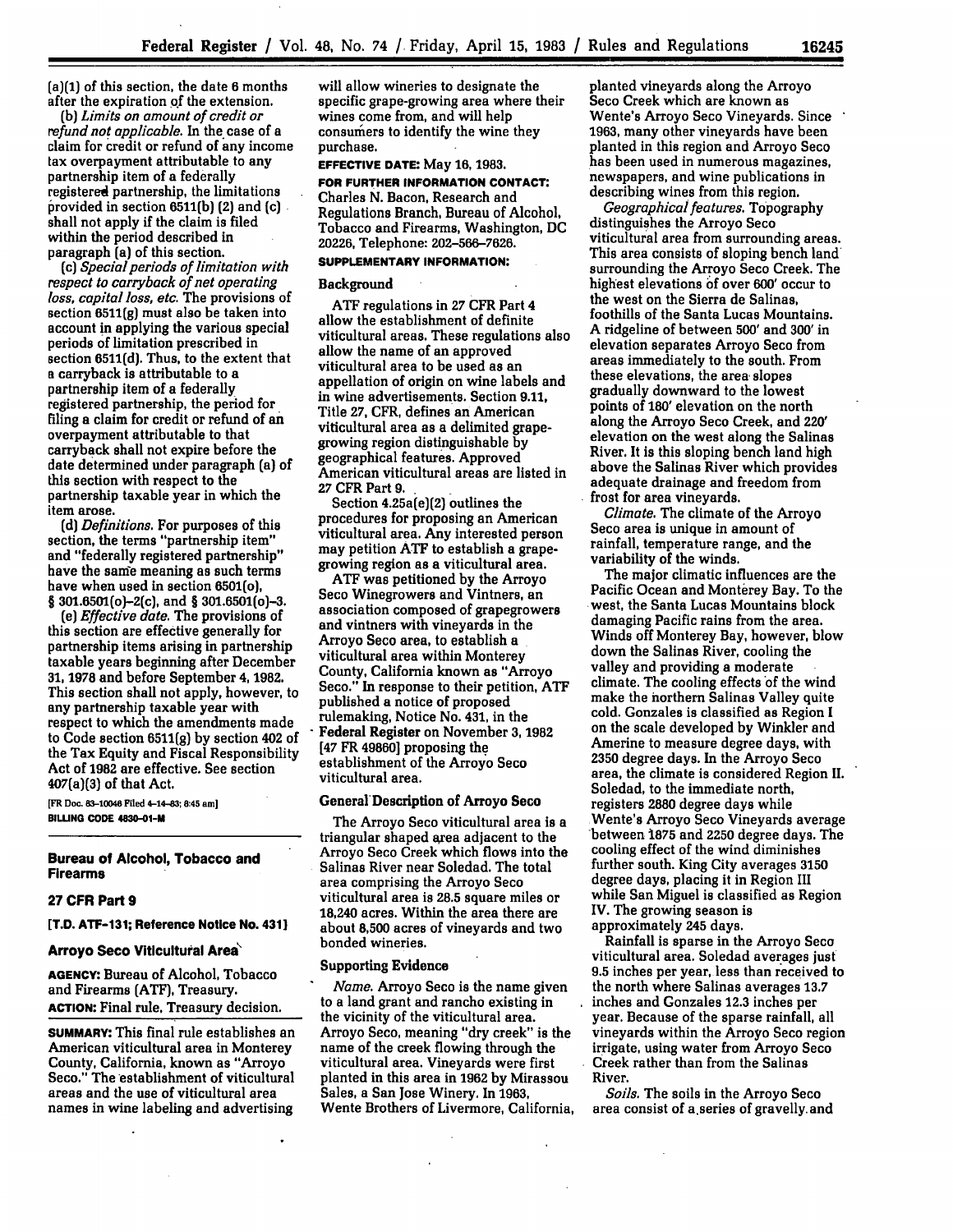fine sandy **loams** well suited to the cultivation of grapes. The viticultural area is an alluvial fan formed **by** well drained soils with slopes ranging from 0 to 9 percent. Principal soil series include Mocho, Lockwood, Arroyo Seco, Rincon, Elder, and Chular. The prominent soils, Chular and Arroyo Seco, are coarse sandy loams derived from decomposed granite washed down from the Gavilan Mountains. These soils are gravelly and low in lime content similar to the vineyards in the Medoc and Graves districts of Bordeaux, and to the better vineyards in the Palatinate.

*Viticultural history.* Wine grapes were first planted in the vicinity of Arroyo Seco between **1830** and **1840** at the nearby Mission Soledad. Winegrowing, however, never became important in Monterey County because it was considered a "poor area" for viticulture. Strong winds off Monterey Bay and the **arid** climate of the Salinas River Valley deterred the planting of wine grapes. During Prohibition, only **400** acres of vineyards survived in Monterey County, and this acreage was halved in the years following Repeal.

It was not until the early 1960's that vineyards were planted in the Arroyo Seco region. Three wineries, Paul Masson, Wente Brothers, and Mirassou, feeling the effects of urbanization in Santa Clara and Alameda Counties, began searching for new areas in California in which to plant vineyards. These wineries noted the conclusion of a report prepared **by** professors Maynard Amerine and A. J. Winkler of the University of California. Their report concluded that Monterey County contained Region I and II climatic areas and was suited to the growing of premium quality grapes.

Acting on the recommendations contained within the Ainerine-Winkler report, Paul Masson and Mirassou planted vineyards between Soledad and Greenfield in **1962,** and in **1963** Wente Bros. planted vineyards along the Arroyo Seco Creek west of Greenfield. The first wines were produced from Arroyo Seco grapes in 1966.

Since **1962,** nearly **8,500** acres of premium varietal grapes have been planted in the Arroyo Seco viticultural area including Pinot Blanc, Riesling, Gewurztraminer, Chardonnay, Gamay, Cabernet Sauvignon, Petit Sirah, and Sauvignon Blanc.

#### **No Comments Received**

The notice of proposed rulemaking, Notice No. **431,** contained a 45 day comment period. No comments were received during this comment period. Based on the information contained in the petition, the Arroyo Seco viticultural area is established as proposed.

The exact boundaries of the Arroyo Seco viticultural area are described in the regulatory text **of** § **9.59,** and are unchanged from those proposed.

# **Regulatory Flexibility Act**

The provisions of the Regulatory Flexibility Act relating to an initial and final regulatory flexibility analysis **(5 U.S.C. 603,** 604) are not applicable to this final rule because it will not have a significant economic impact on a substantial number of small entities. This rule will allow the petitioner and other persons to use an appellation of origin, "Arroyo Seco," on wine labels and in wine advertising. This final rule is not expected to have significant secondary or incidental effects on a substantial number of small entities, or impose, or otherwise cause, a significant increase in the reporting, recordkeeping, or other compliance burdens on a substantial number of small entities.

Accordingly,' it is hereby certified under the provisions of section **3** of the Regulatory Flexibility Act **(5** U.S.C. **605(b)),** that this final rule will not have a significant economic impact on a substantial number of small entities.

### Compliance With Executive Order **12291**

It has been determined that this final rule is not a "major rule" within the meaning of Executive Order **12291** of February **17, 1981,** because it will not have an annual effect on the economy of **\$100** million or more; it will not result in a major increase in costs or prices for consumers, individual industries, Federal, State, or local government agencies, or geographic regions; and it will not have significant adverse effects **on** competition, employment; investment, productivity, innovation, or on the ability of United States-based enterprises to compete with foreignbased enterprises in domestic or export markets.

### Drafting Information

The principal author of this final rule is Charles **N.** Bacon, Research and Regulations Branch, Bureau of Alcohol, Tobacco and Firearms.

## List of Subjects in **27 CFR** Part **9**

Administrative practice and procedure, Consumer protection, Viticultural areas, Wine.

### Authority and Issuance

Accordingly, under the authority contained in **27 U.S.C. 205,** the Director is amending **27** CFR Part 9 as follows:

### **PART 9-AMERICAN VITICULTURAL AREAS**

Paragraph **1.** The table of sections in **27** CFR Part 9 is amended **by** adding § **9.59. As** amended, the table of sections reads as follows:

### **-Subpart C-Approved American Viticultural Areas**

**9.59** Arroyo Seco.

**Sec.**

Par. 2. Subpart **C** is amended **by** adding § **9.59.** As added, § **9.59** reads as **follows:**

### **§ 9.59 Arroyo Seco.**

*(a) Name.* The name of the viticultural area described in this section is "Arroyo Seco."

*(b) Approved maps.* The appropriate maps for determining the boundaries of the Arroyo Seco viticultural area are four U.S.G.S. quadrangle maps. They are entitled:

**(1)** "Greenfield, California," **7.5** minute series, edition of **1956;**

(2) "Paraiso Springs, California," **7.5** minute series, edition of **1956;**

**(3)** "Soledad, California," **7.5** minute series, edition of **1955;** and

(4) "Sycamore Flat, California," **7.5** minute series, edition of **1956** (photoinspected 1972).

*(c) Boundaries.* The Arroyo Seco viticultural area is located in Monterey Couity, California. The beginning point is found on the "Sycamore Flat" U.S.G.S. map at the junction of Arroyo Seco Road and the Carmel Valley Road (indicated as the Jamesburg Road on the map).

**(1)** Then east following Arroyo Seco Road to the southwest corner of Section 22, T. **19 S.,** R. **5 E.**

**(2)** Then east following the southern boundaries of Sections 22, **23,** 24, **19,** and 20 to the southeastern corner of Section **20,** T. **19 S.,** R. 6 **E.**

**(3)** Then northeast in a straight line for approximately **1.3** miles to the summit of Pettits Peak.

(4) Then northeast in a straight line for approximately **1.8** miles to the point where the **400'** contour line intersects the northern boundary of Section **14,** T. **19 S.,R. 6E.**

**(5)** Then east following the 400' contour line to a point immediately west, of the Reservoir within the Posa de los Ositos Land Grant.

**(6)** Then following the ridge line in a northeasterly direction for approximately **7.5** miles to U.S. Highway **101** at the intersection of Underwood Road.